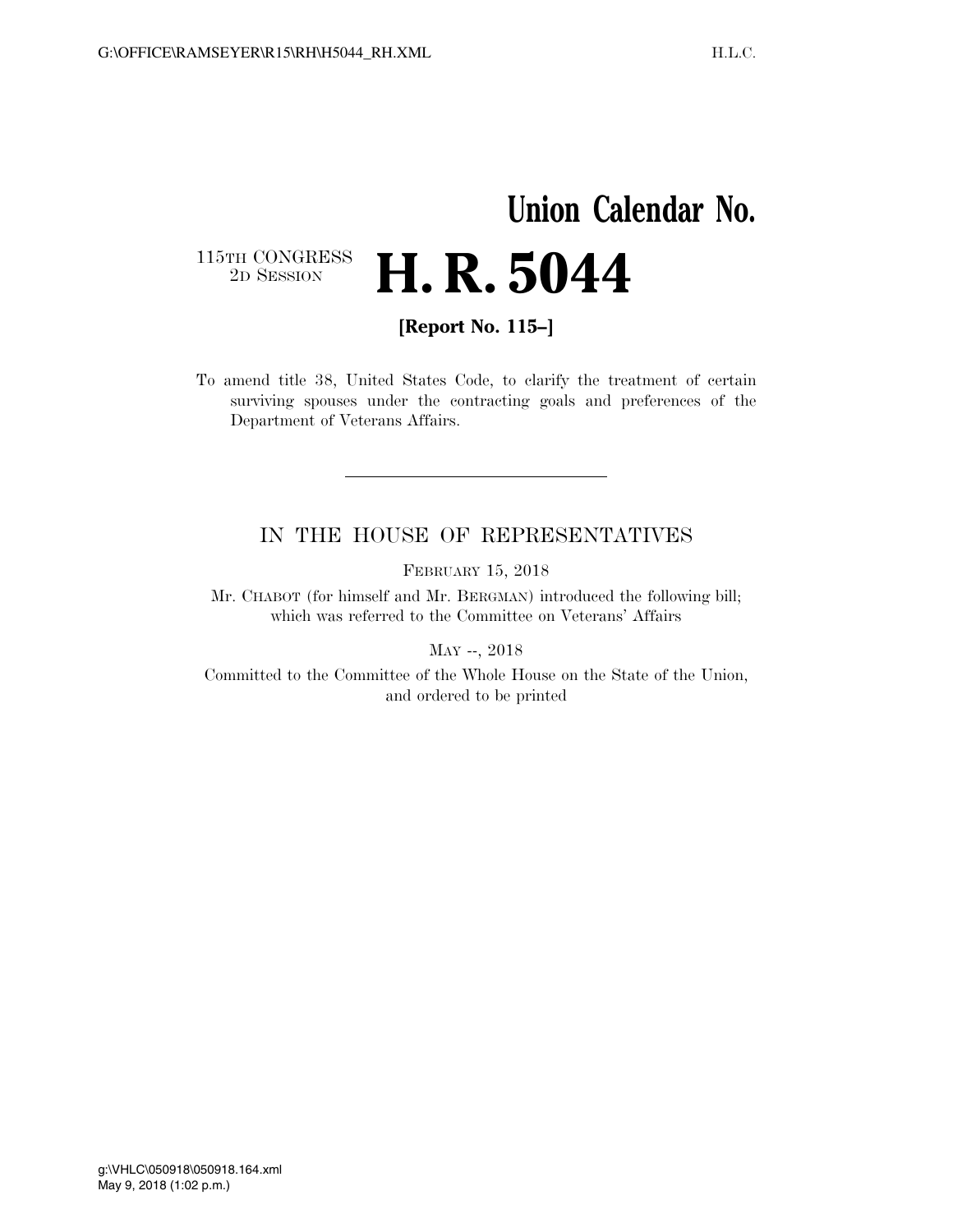## **A BILL**

To amend title 38, United States Code, to clarify the treatment of certain surviving spouses under the contracting goals and preferences of the Department of Veterans Affairs.